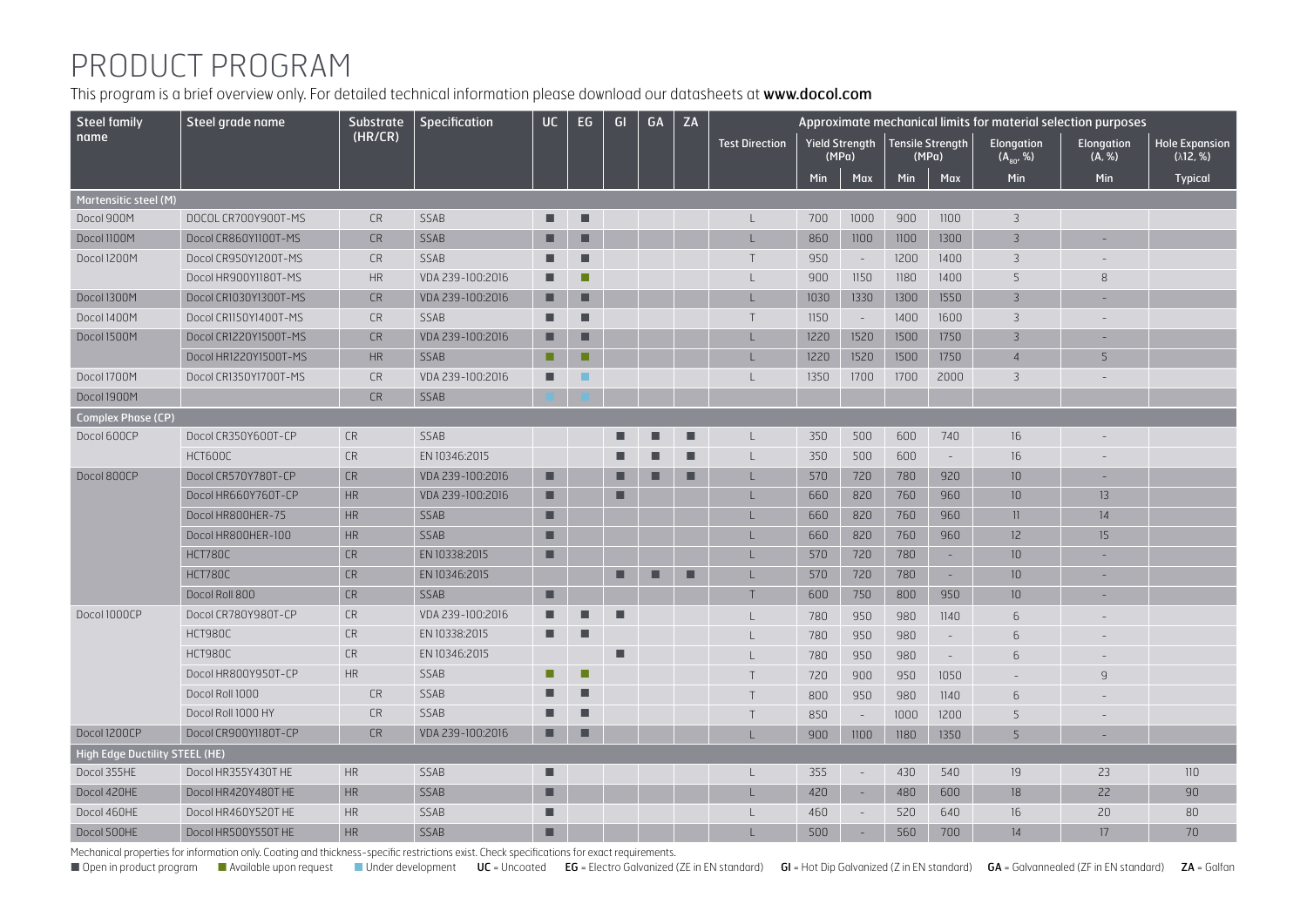| <b>Steel family</b>          | Steel grade name                            | <b>Substrate</b> | Specification    | <b>UC</b> | EG. | GI | GA | ZA |                       | Approximate mechanical limits for material selection purposes |                       |                           |                             |                              |                          |                                            |
|------------------------------|---------------------------------------------|------------------|------------------|-----------|-----|----|----|----|-----------------------|---------------------------------------------------------------|-----------------------|---------------------------|-----------------------------|------------------------------|--------------------------|--------------------------------------------|
| name                         |                                             | (HR/CR)          |                  |           |     |    |    |    | <b>Test Direction</b> | (MPa)                                                         | <b>Yield Strength</b> | Tensile Strength<br>(MPa) |                             | Elongation<br>$(A_{80}, \%)$ | Elongation<br>(A, %)     | <b>Hole Expansion</b><br>$(\lambda$ 12, %) |
|                              |                                             |                  |                  |           |     |    |    |    |                       | <b>Min</b>                                                    | Max                   | Min                       | Max                         | <b>Min</b>                   | Min                      | <b>Typical</b>                             |
|                              | Dual Phase with High Formability STEEL (DH) |                  |                  |           |     |    |    |    |                       |                                                               |                       |                           |                             |                              |                          |                                            |
| Docol 600DH                  | Docol CR330Y590T-DH                         | <b>CR</b>        | SSAB             |           |     | ■  | ٠  | ٠  | $\perp$               | 330                                                           | 430                   | 590                       | 700                         | 26                           |                          |                                            |
| Docol 800DH                  | Docol CR440Y780T-DH                         | <b>CR</b>        | VDA 239-100:2016 |           |     |    |    |    |                       | 440                                                           | 550                   | 780                       | 900                         | 18                           |                          |                                            |
| Docol 1000DH                 | Docol CR590Y980T-DH                         | <b>CR</b>        | SSAB             |           |     |    | ٠  |    |                       | 590                                                           | 740                   | 980                       | 1180                        | 14                           |                          |                                            |
|                              | Docol CR700Y980T-DH                         | <b>CR</b>        | VDA 239-100:2016 |           |     | m. | ٠  |    |                       | 700                                                           | 850                   | 980                       | 1180                        | 13                           |                          |                                            |
| Docol 1200DH                 | Docol CR850Y1180T-DH                        | <b>CR</b>        | <b>SSAB</b>      |           |     |    |    |    |                       | 850                                                           | 1050                  | 1180                      | 1350                        | 12                           | ÷                        |                                            |
| <b>Dual Phase steel (DP)</b> |                                             |                  |                  |           |     |    |    |    |                       |                                                               |                       |                           |                             |                              |                          |                                            |
| Docol 500DP                  | Docol CR290Y490T-DP                         | <b>CR</b>        | VDA 239-100:2016 | п         |     |    |    |    |                       | 290                                                           | 380                   | 490                       | 600                         | 24                           |                          |                                            |
|                              | HCT490X                                     | <b>CR</b>        | EN 10338:2015    | п         |     |    |    |    |                       | 290                                                           | 380                   | 490                       | $\bar{\phantom{a}}$         | 24                           |                          |                                            |
|                              | HCT490X                                     | <b>CR</b>        | EN 10346:2015    |           |     |    |    | ■  |                       | 290                                                           | 380                   | 490                       | $\overline{\phantom{a}}$    | 24                           |                          |                                            |
|                              | Docol CR230Y500T-DL                         | <b>CR</b>        | SSAB             | ш         |     |    |    |    | $\mathsf{T}$          | 230                                                           | 300                   | 500                       | 600                         | 24                           |                          |                                            |
|                              | Docol CR290Y500T-DP                         | <b>CR</b>        | <b>SSAB</b>      | п         |     |    |    |    | T                     | 290                                                           | 370                   | 500                       | 600                         | 20                           |                          |                                            |
| Docol 600DP                  | Docol CR330Y590T-DP                         | <b>CR</b>        | VDA 239-100:2016 | п         |     | ■  |    | ■  |                       | 330                                                           | 430                   | 590                       | 700                         | 20                           | ٠                        |                                            |
|                              | HCT590X                                     | <b>CR</b>        | EN 10338:2015    | п         |     |    |    |    |                       | 330                                                           | 430                   | 590                       | $\sim$                      | 20                           | $\overline{\phantom{a}}$ |                                            |
|                              | HCT590X                                     | <b>CR</b>        | EN 10346:2015    |           |     | ■  |    | п  |                       | 330                                                           | 430                   | 590                       | $\sim$                      | 20                           | $\overline{\phantom{a}}$ |                                            |
|                              | Docol CR280Y600T-DL                         | <b>CR</b>        | <b>SSAB</b>      | п         |     |    |    |    | T                     | 280                                                           | 360                   | 600                       | 700                         | 20                           | ÷,                       |                                            |
|                              | Docol CR350Y600T-DP                         | <b>CR</b>        | <b>SSAB</b>      | п         |     |    |    |    | T                     | 350                                                           | 450                   | 600                       | 700                         | 16                           | ÷,                       |                                            |
| Docol 800DP                  | Docol CR440Y780T-DP                         | <b>CR</b>        | VDA 239-100:2016 | п         |     |    |    | п  |                       | 440                                                           | 550                   | 780                       | 900                         | 14                           |                          |                                            |
|                              | HCT780X                                     | <b>CR</b>        | EN 10338:2015    | п         |     |    |    |    |                       | 440                                                           | 550                   | 780                       | $\mathcal{L}_{\mathcal{A}}$ | 14                           |                          |                                            |
|                              | HCT780X                                     | <b>CR</b>        | EN 10346:2015    |           |     |    |    |    |                       | 440                                                           | 550                   | 780                       | $\mathcal{L}_{\mathcal{A}}$ | 14                           |                          |                                            |
|                              | Docol CR450Y780T-DP                         | <b>CR</b>        | SSAB             | п         |     |    |    |    |                       | 450                                                           | 550                   | 780                       | 900                         | 15                           |                          |                                            |
|                              | Docol CR390Y800T-DL                         | <b>CR</b>        | SSAB             |           |     |    |    |    |                       | 390                                                           | $\sim$                | 800                       | 950                         | 13                           |                          |                                            |
|                              | Docol CR500Y800T-DP                         | <b>CR</b>        | <b>SSAB</b>      |           |     |    |    |    |                       | 500                                                           | 650                   | 800                       | 950                         | 10                           |                          |                                            |
|                              | Docol 800DPX                                | <b>CR</b>        | <b>SSAB</b>      |           |     |    |    |    | $\top$                | 620                                                           | 770                   | 800                       | 950                         | 10                           |                          |                                            |
| Docol 1000DP                 | Docol CR590Y980T-DP                         | <b>CR</b>        | VDA 239-100:2016 | ■         |     |    |    | п  | п.                    | 590                                                           | 740                   | 980                       | 1130                        | 10                           | $\overline{\phantom{a}}$ |                                            |
|                              | Docol CR700Y980T-DP                         | <b>CR</b>        | VDA 239-100:2016 | ■         | ■   | ■  | п  | п  |                       | 700                                                           | 850                   | 980                       | 1130                        | $\,8\,$                      |                          |                                            |
|                              | HCT980X                                     | <b>CR</b>        | EN 10338:2015    | ■         | ■   |    |    |    |                       | 590                                                           | 740                   | 980                       | $\sim$                      | 10                           | ٠                        |                                            |
|                              | HCT980X                                     | <b>CR</b>        | EN 10346:2015    |           |     | ■  | п  | п  |                       | 590                                                           | 740                   | 980                       | $\sim$                      | 10                           | $\overline{\phantom{a}}$ |                                            |
|                              | HCT980XG                                    | <b>CR</b>        | EN 10338:2015    | ш         | ■   |    |    |    |                       | 700                                                           | 850                   | 980                       | $\sim$                      | 8                            | $\sim$                   |                                            |
|                              | HCT980XG                                    | <b>CR</b>        | EN 10346:2015    |           |     | ■  | п  | п  |                       | 700                                                           | 850                   | 980                       | $\sim$                      | 8                            | $\sim$                   |                                            |
|                              | Docol CR700Y980T-DP-LCE                     | <b>CR</b>        | SSAB             | п         | ■   | п  |    | п  |                       | 700                                                           | 900                   | 980                       | 1130                        | 8                            | ٠                        |                                            |
|                              | Docol CR700Y1000T-DP                        | <b>CR</b>        | SSAB             | п         | ■   |    |    |    | $\mathsf{T}$          | 700                                                           | 950                   | 1000                      | 1200                        | $\overline{7}$               | ٠                        |                                            |
|                              | Docol 1000DPX                               | <b>CR</b>        | SSAB             |           |     | п  |    |    | $\mathsf{T}$          | 800                                                           | 1000                  | 1000                      | 1200                        | $6\overline{6}$              |                          |                                            |
| Docol 1200DP                 | Docol CR780Y1180T-DP                        | <b>CR</b>        | SSAB             |           |     | ٠  | ٠  |    |                       | 780                                                           | 950                   | 1180                      | 1350                        | 7                            |                          |                                            |

Mechanical properties for information only. Coating and thickness-specific restrictions exist. Check specifications for exact requirements.

■ Open in product program ■ Available upon request ■ Under development UC = Uncoated EG = Electro Galvanized (ZE in EN standard) GI = Hot Dip Galvanized (Z in EN standard) GA = Galvannealed (ZF in EN standard) ZA = Galfan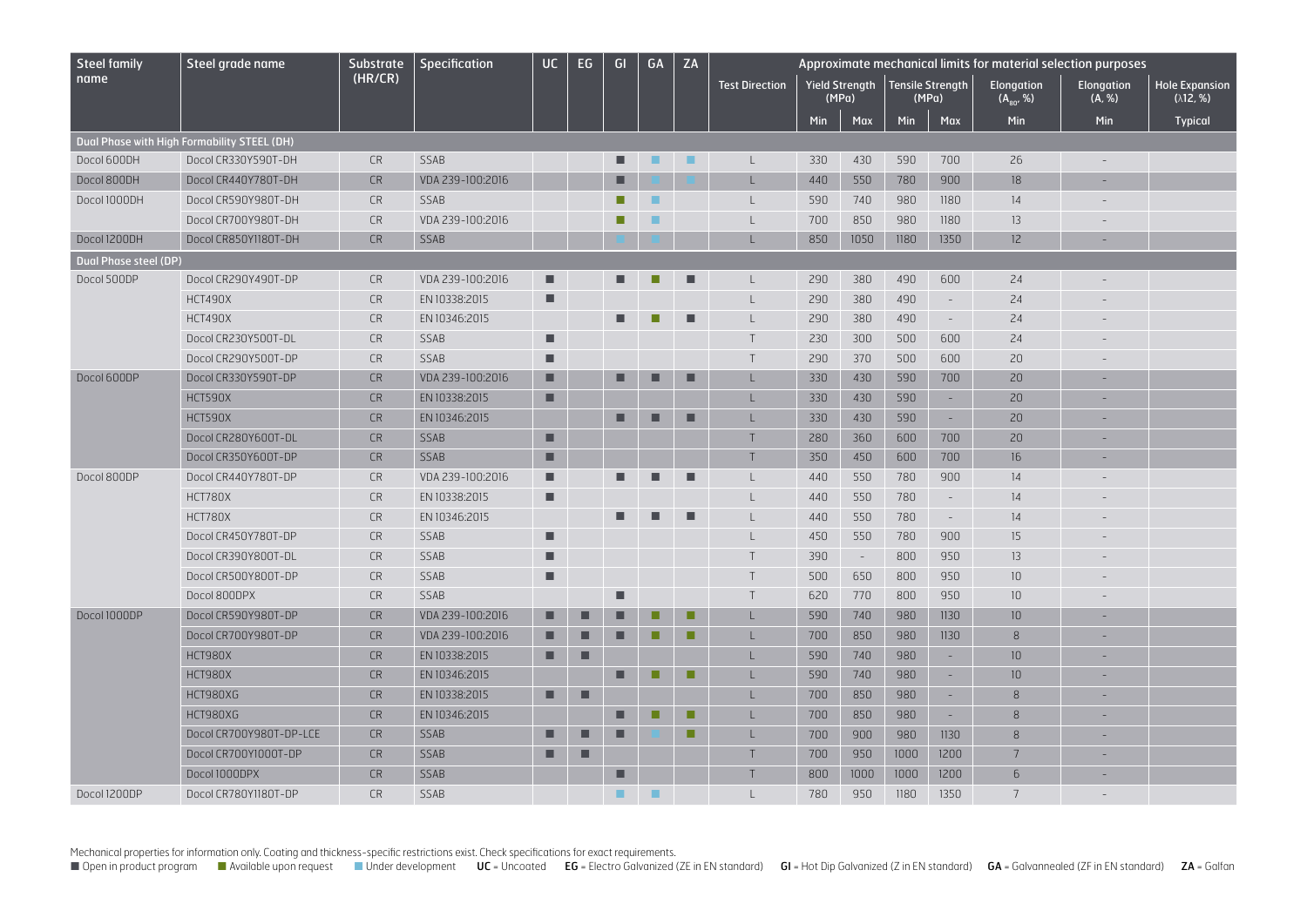| <b>Steel family</b>                  | Steel grade name    | <b>Substrate</b> | Specification    | <b>UC</b> | EG | GI | GA | ZA |                       | Approximate mechanical limits for material selection purposes |                         |                  |                          |                             |                          |                                            |  |
|--------------------------------------|---------------------|------------------|------------------|-----------|----|----|----|----|-----------------------|---------------------------------------------------------------|-------------------------|------------------|--------------------------|-----------------------------|--------------------------|--------------------------------------------|--|
| name                                 |                     | (HR/CR)          |                  |           |    |    |    |    | <b>Test Direction</b> |                                                               | Yield Strength<br>(MPa) | Tensile Strength | (MPa)                    | Elongation<br>$(A_{80}, %)$ | Elongation<br>(A, %)     | <b>Hole Expansion</b><br>$(\lambda$ 12, %) |  |
|                                      |                     |                  |                  |           |    |    |    |    |                       | Min                                                           | Max                     | Min              | Max                      | Min                         | Min                      | <b>Typical</b>                             |  |
| <b>Ferritic Bainitic steel (FB)</b>  |                     |                  |                  |           |    |    |    |    |                       |                                                               |                         |                  |                          |                             |                          |                                            |  |
| Docol 600FB                          | Docol HR440Y580T-FB | <b>HR</b>        | VDA 239-100:2016 | п         |    | ٠  |    |    |                       | 440                                                           | 600                     | 580              | 700                      | 15                          | 17                       |                                            |  |
| Docol 800FB                          | Docol HR600Y780T-FB | HR               | VDA 239-100:2016 |           |    |    |    |    |                       | 600                                                           | 760                     | 780              | 920                      | 12                          | 15 <sup>2</sup>          |                                            |  |
| <b>Press Hardening Steel (PHS)</b>   |                     |                  |                  |           |    |    |    |    |                       |                                                               | Typical values for PHS  |                  |                          |                             |                          |                                            |  |
| Docol PHS 1500                       | Docol PHS CR1500    | <b>CR</b>        | SSAB             | ■         |    |    |    |    |                       | 1100 <sup>1</sup>                                             |                         | 1500             | $\overline{\phantom{a}}$ | 6                           |                          |                                            |  |
|                                      | Docol PHS HR1500    | HR               | SSAB             | п         |    |    |    |    |                       | 1100 <sup>1</sup>                                             |                         | 1500             | $\equiv$                 | 10                          |                          |                                            |  |
| Docol PHS 1800                       | Docol PHS CR1800    | <b>CR</b>        | SSAB             | п         |    |    |    |    | ÷                     | 1300                                                          | $\sim$                  | 1800             | $\sim$                   | 6                           | $\sim$                   |                                            |  |
| Docol PHS 2000                       | Docol PHS CR2000    | <b>CR</b>        | SSAB             | ■         |    |    |    |    |                       | $1400^{\circ}$                                                |                         | 2000             | $\overline{\phantom{a}}$ | 5                           |                          |                                            |  |
|                                      | Docol PHS HR2000    | <b>HR</b>        | SSAB             | п         |    |    |    |    |                       | $1400^{\circ}$                                                |                         | 2000             | $\sim$                   | 5                           |                          |                                            |  |
| High Strength Low Alloy Steel (HSLA) |                     |                  |                  |           |    |    |    |    |                       |                                                               |                         |                  |                          |                             |                          |                                            |  |
| Docol 420LA                          | Docol CR420LA       | <b>CR</b>        | VDA 239-100:2016 |           |    |    | г  | п  |                       | 420                                                           | 520                     | 480              | 600                      | 17                          |                          |                                            |  |
|                                      | Docol HR420LA       | <b>HR</b>        | VDA 239-100:2016 | ■         |    |    |    |    |                       | 420                                                           | 520                     | 480              | 600                      | 18                          | 22                       |                                            |  |
|                                      | HC420LA             | <b>CR</b>        | EN 10268+A1:2013 | п         |    |    |    |    |                       | 420                                                           | 520                     | 470              | 600                      | 17                          |                          |                                            |  |
|                                      | HX420LAD            | CR/HR            | EN 10346:2015    |           |    |    | г  | г  | $\mathsf{T}$          | 420                                                           | 520                     | 470              | 590                      | 17                          | $\overline{\phantom{a}}$ |                                            |  |
| Docol 460LA                          | Docol CR460LA       | <b>CR</b>        | VDA 239-100:2016 | п         |    |    |    | п  |                       | 460                                                           | 580                     | 520              | 680                      | 15                          | $\sim$                   |                                            |  |
|                                      | Docol HR460LA       | HR               | VDA 239-100:2016 | ■         |    |    |    |    |                       | 460                                                           | 560                     | 520              | 640                      | 16                          | 20                       |                                            |  |
|                                      | HC460LA             | <b>CR</b>        | EN 10268+A1:2013 | п         |    |    |    |    |                       | 460                                                           | 580                     | 510              | 660                      | 13                          | $\sim$                   |                                            |  |
|                                      | HX460LAD            | CR/HR            | EN 10346:2015    |           |    | п  | П  | П  |                       | 460                                                           | 560                     | 500              | 640                      | 15                          |                          |                                            |  |
| Docol 500LA                          | Docol HR500LA       | <b>HR</b>        | VDA 239-100:2016 | п         |    |    |    |    |                       | 500                                                           | 620                     | 560              | 700                      | 14                          | 17                       |                                            |  |
|                                      | HC500LA             | <b>CR</b>        | EN 10268+A1:2013 | п         |    |    |    |    |                       | 500                                                           | 620                     | 550              | 710                      | 12                          |                          |                                            |  |
|                                      | HX500LAD            | CR/HR            | EN 10346:2015    |           |    |    | п  | г  | Τ                     | 500                                                           | 620                     | 530              | 690                      | 13                          |                          |                                            |  |
| Docol 550LA                          | Docol HR550LA       | <b>HR</b>        | VDA 239-100:2016 | ■         |    | п  |    |    |                       | 550                                                           | 670                     | 610              | 750                      | 12                          | 16                       |                                            |  |
| Docol 600LA                          | Docol HR600LA       | <b>HR</b>        | SSAB             | ■         |    |    |    |    |                       | 600                                                           | 730                     | 650              | 820                      | 13                          | 16                       |                                            |  |
| Docol S600MC                         | Docol S600MC        | HR               | EN 10149-2       | п         |    |    |    |    |                       | 600                                                           |                         | 650              | 820                      | 13                          | 16                       |                                            |  |
| Docol 650LA                          | Docol HR650LA       | HR               | SSAB             | п         |    |    |    |    |                       | 650                                                           | 780                     | 700              | 880                      | 12                          | 14                       |                                            |  |
| Docol S650MC                         | Docol S650MC        | <b>HR</b>        | EN10149-2        | ■         |    |    |    |    |                       | 650                                                           |                         | 700              | 820                      | 13                          | 14                       |                                            |  |
| Docol 700LA                          | Docol HR700LA       | <b>HR</b>        | VDA 239-100:2016 | ■         |    | Г  |    |    |                       | 700                                                           | 850                     | 750              | 950                      | 10                          | 13 <sup>°</sup>          |                                            |  |
| Docol S700MC                         | Docol S700MC        | <b>HR</b>        | EN 10149-2       | ■         |    |    |    |    |                       | 700                                                           |                         | 750              | 950                      | 10                          | 12 <sup>°</sup>          |                                            |  |
| Docol 800LA                          | Docol CR800LA       | <b>CR</b>        | <b>SSAB</b>      | п         |    |    |    |    |                       | 800                                                           | 950                     | 800              | 950                      | $\overline{9}$              |                          |                                            |  |

1 Indicative values after hot stamping/die-quenching.

Mechanical properties for information only. Coating and thickness-specific restrictions exist. Check specifications for exact requirements.

■ Open in product program ■ Available upon request ■ Under development UC = Uncoated EG = Electro Galvanized (ZE in EN standard) GI = Hot Dip Galvanized (Z in EN standard) GA = Galvannealed (ZF in EN standard) ZA = Galfan